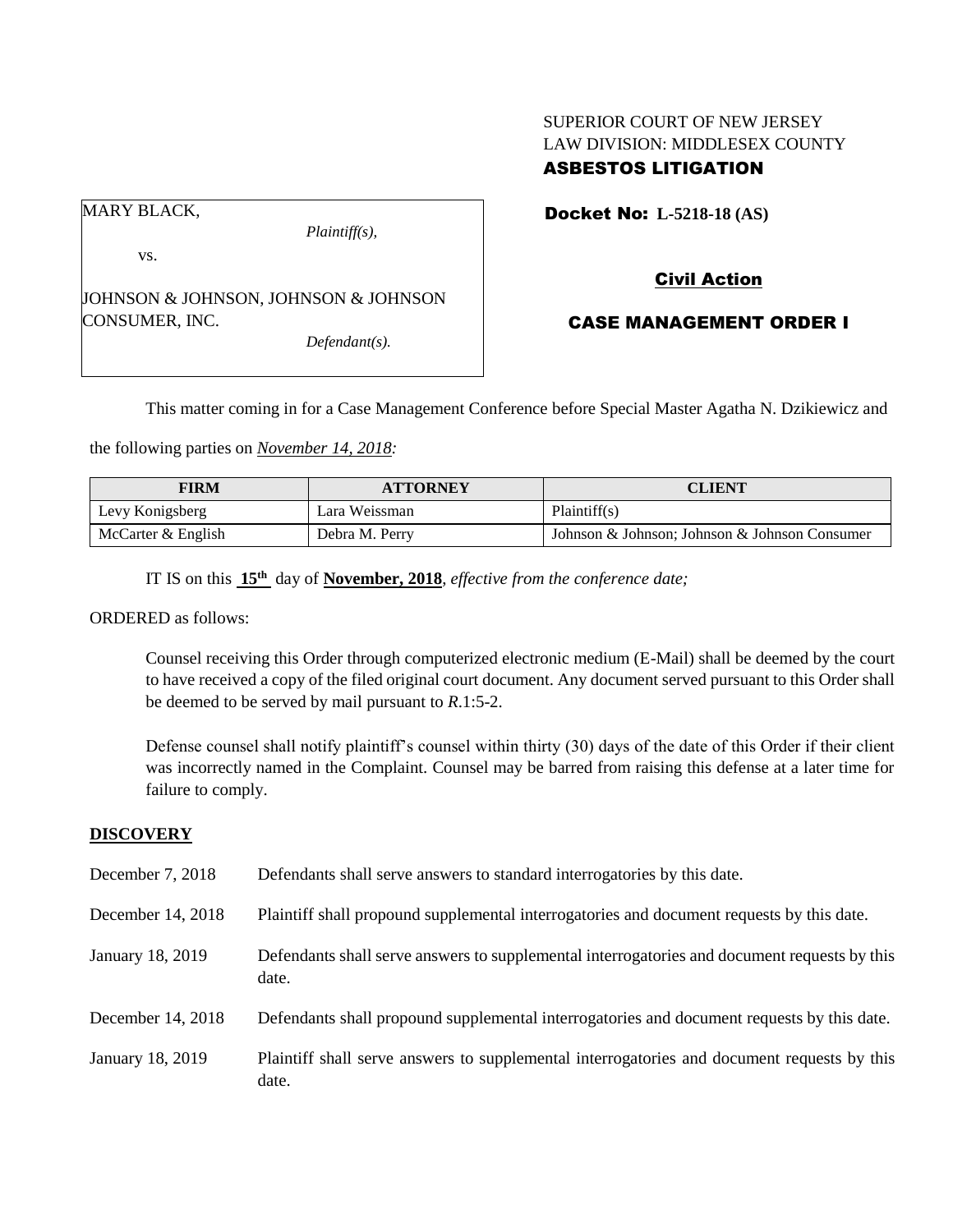- March 29, 2019 Fact discovery, including depositions, shall be completed by this date. Plaintiff's counsel shall contact the Special Master within one week of this deadline if all fact discovery is not completed.
- March 29, 2019 Depositions of corporate representatives shall be completed by this date.

### **EARLY SETTLEMENT**

June 14, 2019 Settlement demands shall be served on all counsel and the Special Master by this date.

#### **SUMMARY JUDGMENT MOTION PRACTICE**

| April 26, 2019 | Plaintiff's counsel shall advise, in writing, of intent not to oppose motions by this date. |
|----------------|---------------------------------------------------------------------------------------------|
| May 10, 2019   | Summary judgment motions shall be filed no later than this date.                            |
| June 7, 2019   | Last return date for summary judgment motions.                                              |

#### **MEDICAL DEFENSE**

- April 30, 2019 Plaintiff shall serve medical expert reports by this date.
- April 30, 2019 Upon request by defense counsel, plaintiff is to arrange for the transfer of pathology specimens and x-rays, if any, by this date.
- July 3, 2019 Defendants shall identify its medical experts and serve medical reports, if any, by this date. In addition, defendants shall notify plaintiff's counsel (as well as all counsel of record) of a joinder in an expert medical defense by this date.

### **LIABILITY EXPERT REPORTS**

- April 30, 2019 Plaintiff shall identify its liability experts and serve liability expert reports or a certified expert statement by this date or waive any opportunity to rely on liability expert testimony.
- July 3, 2019 Defendants shall identify its liability experts and serve liability expert reports, if any, by this date or waive any opportunity to rely on liability expert testimony.

### **ECONOMIST EXPERT REPORTS**

- April 30, 2019 Plaintiff shall identify its expert economists and serve expert economist report(s), if any, by this date or waive any opportunity to rely on economic expert testimony.
- July 3, 2019 Defendants shall identify its expert economists and serve expert economist report(s), if any, by this date or waive any opportunity to rely on economic expert testimony.

 $\_$  ,  $\_$  ,  $\_$  ,  $\_$  ,  $\_$  ,  $\_$  ,  $\_$  ,  $\_$  ,  $\_$  ,  $\_$  ,  $\_$  ,  $\_$  ,  $\_$  ,  $\_$  ,  $\_$  ,  $\_$  ,  $\_$  ,  $\_$  ,  $\_$  ,  $\_$  ,  $\_$  ,  $\_$  ,  $\_$  ,  $\_$  ,  $\_$  ,  $\_$  ,  $\_$  ,  $\_$  ,  $\_$  ,  $\_$  ,  $\_$  ,  $\_$  ,  $\_$  ,  $\_$  ,  $\_$  ,  $\_$  ,  $\_$  ,